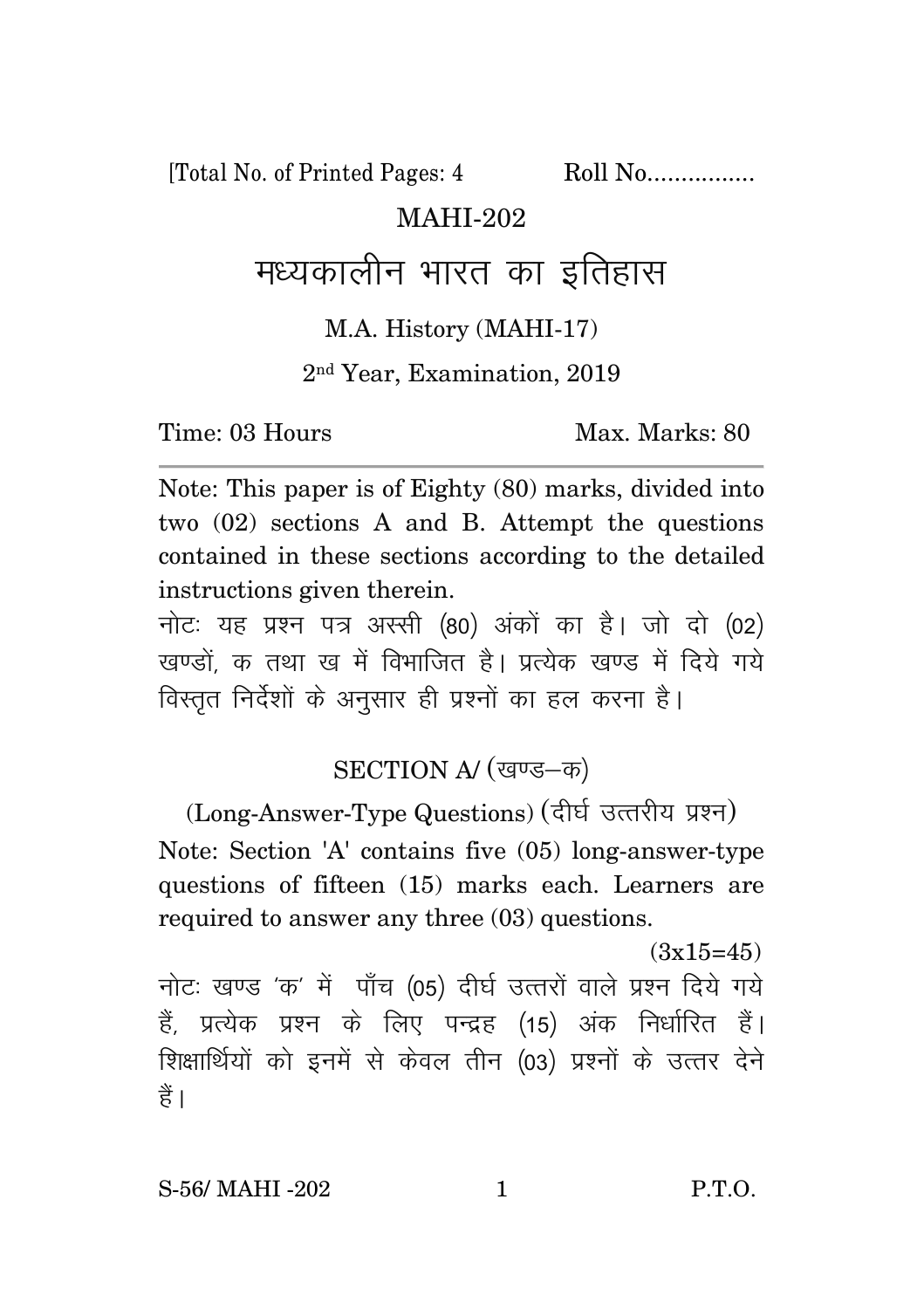1. Discuss the various views regarding Indian feudalism.

भारतीय सामंतवाद के विविध दृष्टिकोणों पर चर्चा कीजिए।

2. Evaluate the contribution of Alauddin Khilji in the expansion of Delhi Sultanate.

दिल्ली सल्तनत के विस्तार पर अलाउद्दीन खिलजी के योगदान का मुल्यांकन कीजिए।

- 3. Discuss the military administration of the Suris. सूरी सैनिक प्रशासन पर चर्चा कीजिए।
- 4. Discuss the religious policy of the Mughals. मुगलों की धार्मिक नीति पर चर्चा कीजिए।
- 5. Trace the revolt against the Mughals. मुग़लों के विरूद्ध विद्रोहों को रेखांकित कीजिए।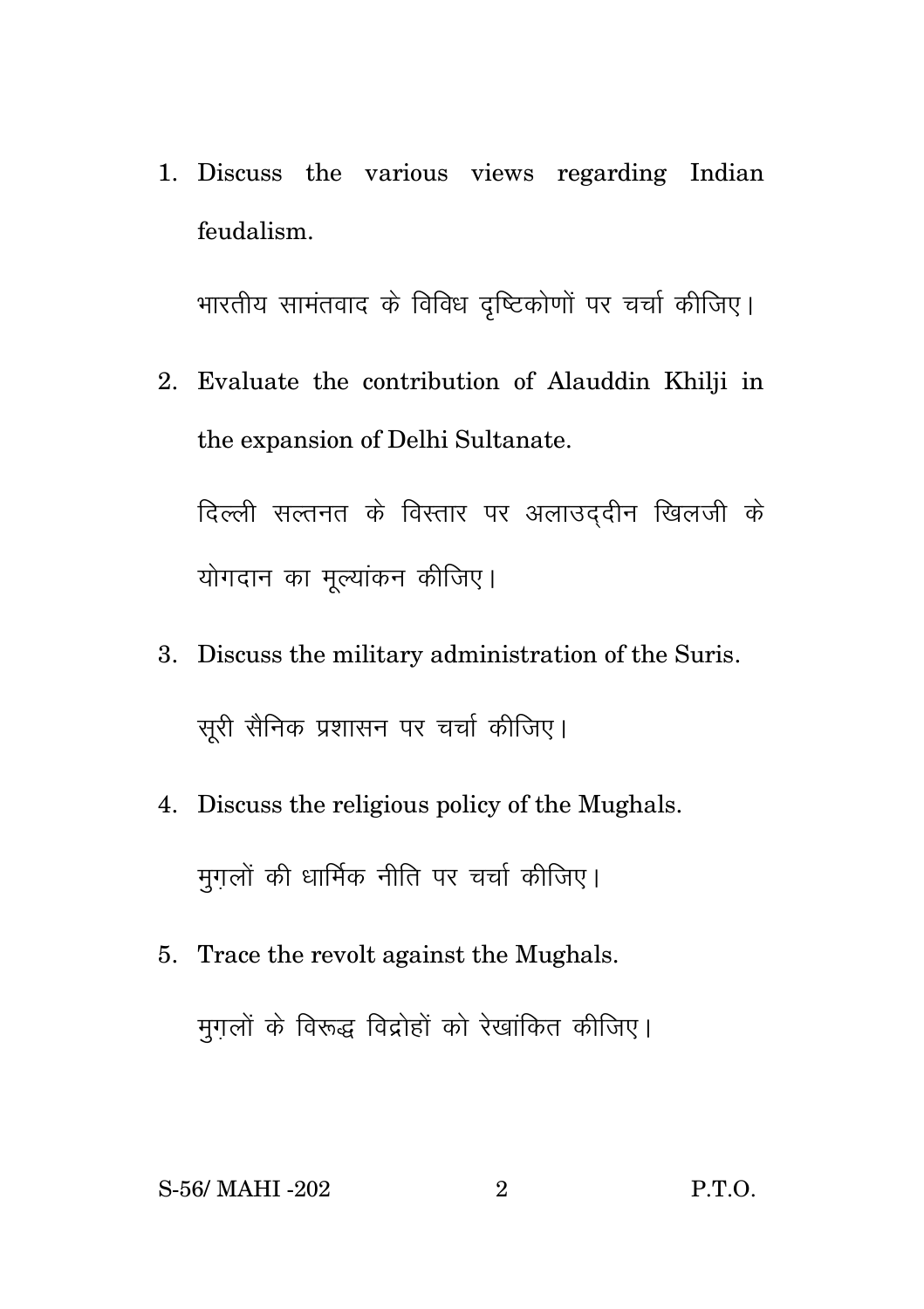## Section B / (खण्ड-ख) (Short Answer Type Questions) लघ उत्तरों वाले प्रश्न

Note: Section 'B' contains eight (08) short-answer type questions of seven (07) marks each learners are required to answer any five (05) question only.  $(5 \times 7 = 35)$ 

नोटः खण्ड 'ख' में आठ (08) लघु उत्तरों वाले प्रश्न दिए गये हैं प्रत्येक प्रश्न के लिए सात (07) अंक निर्धारित हैं। शिक्षार्थियों को इनमें से केवल पाँच (05) प्रश्नों के उत्तर देने हैं।

Briefly discuss the following:

निम्नलिखित पर संक्षेप में चर्चा कीजिए:

- 1. Rise of the Rajputas. राजपतों का उदय।
- 2. Kingship theory of Balban. बलबन का राजत्व सिद्धान्त।
- 3. Public welfare works of Firoz Shah Tughlaq. फिरोजशाह तुगलक के जन-कल्याणकारी कार्य।